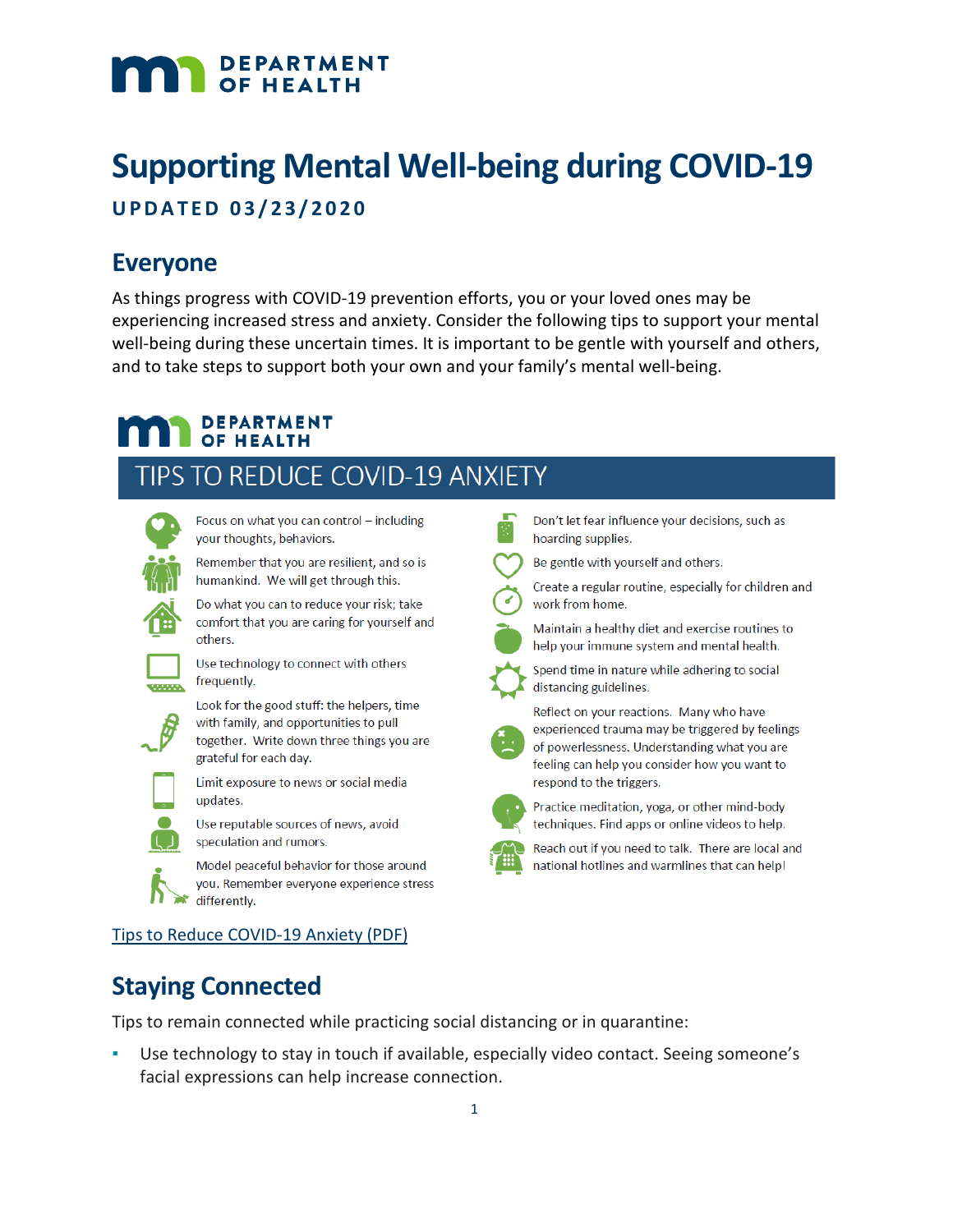- Speak to neighbors from a distance, over a fence or across balconies.
- Check in with your friends, family, and neighbors regularly.
- Wherever you can, assist people in your life who may be more vulnerable (e.g. those with no access to the internet or need help grocery shopping)
- Connect with the people in your household. Use this time to improve your existing relationships!
- **Manage your stress. Create a daily self-care routine. Exercise, [meditate,](https://gcc01.safelinks.protection.outlook.com/?url=https%3A%2F%2Fwww.ncbi.nlm.nih.gov%2Fpubmed%2F31755300&data=02%7C01%7Canna.lynn%40state.mn.us%7C6088644a6da443657e1f08d7ca8ae786%7Ceb14b04624c445198f26b89c2159828c%7C0%7C0%7C637200570251695321&sdata=l6NAP9yntndw0S8tdNzBhlJDfgk9RODSnIwZzG4Gf9Y%3D&reserved=0) and keep to a daily** routine as much as possible.
- **•** Show kindness to others in your community. This is very stressful for many people, especially those who are vulnerable and families who may be struggling already with poverty or other family stressors. It is also very stressful for health care workers and their families. Helping others also increase your sense of purpose and value, improving [your](https://gcc01.safelinks.protection.outlook.com/?url=https%3A%2F%2Fwww.ncbi.nlm.nih.gov%2Fpubmed%2F20085397&data=02%7C01%7Canna.lynn%40state.mn.us%7C6088644a6da443657e1f08d7ca8ae786%7Ceb14b04624c445198f26b89c2159828c%7C0%7C0%7C637200570251705276&sdata=292W0hILZ%2FmCKJuCvV%2BR%2BY72PuQ1zhgkUcZeO1juRss%3D&reserved=0) own [well-being.](https://gcc01.safelinks.protection.outlook.com/?url=https%3A%2F%2Fwww.ncbi.nlm.nih.gov%2Fpubmed%2F20085397&data=02%7C01%7Canna.lynn%40state.mn.us%7C6088644a6da443657e1f08d7ca8ae786%7Ceb14b04624c445198f26b89c2159828c%7C0%7C0%7C637200570251705276&sdata=292W0hILZ%2FmCKJuCvV%2BR%2BY72PuQ1zhgkUcZeO1juRss%3D&reserved=0) It's not just family and friends who require support, but others in your community.

# **Other Resources**

- [CDC Manage Anxeity & Stress \(Coronavirus Disease 2019\)](https://www.cdc.gov/coronavirus/2019-ncov/prepare/managing-stress-anxiety.html?CDC_AA_refVal=https%3A%2F%2Fwww.cdc.gov%2Fcoronavirus%2F2019-ncov%2Fabout%2Fcoping.html)
- **[MDH Everyday Tools and Tips for Mental Well-being](https://www.health.state.mn.us/docs/communities/mentalhealth/quickcardmwb.pdf)**
- [SAMHSA Taking Care of Your Behavioral Health](https://www.samhsa.gov/sites/default/files/tips-social-distancing-quarantine-isolation-031620.pdf)

# **Hotlines**

If you are experiencing emotional distress or a mental health crisis please reach out to any of the following resources.

- SAMHSA's Disaster Distress Helpline 1-800-985-5990 (English and español)
	- o TTY: 1-800-846-8517
	- o Text: TalkWithUs to 66746 SMS (español): "Hablanos" al 66746
	- o https:// www.disasterdistress.samhsa.gov
- National Suicide Prevention Hotline: 1-800-273-TALK (8255)
- Crisis Text Line Text "MN" to 741741
- Minnesota Mobile Mental Health Crisis Line Call: \*\*CRISIS (\*\*274747). For landlines, see the directory for mental health crisis phone numbers in Minnesota by county.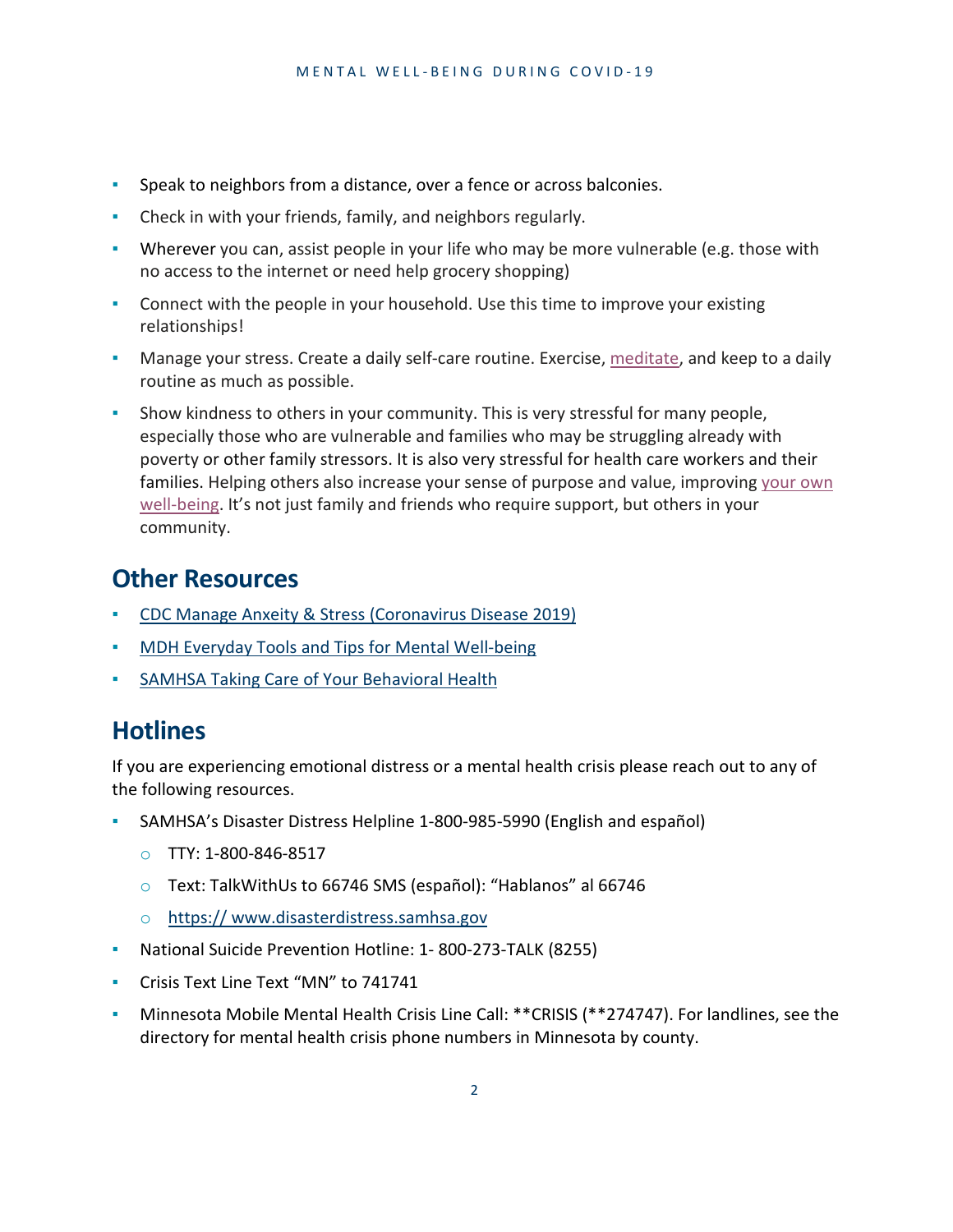# **Children and Parents**

## Helping children during COVID-19

### **Talk with Children about COVID-19**

As news about the novel coronavirus disease 2019 (COVID-19) continues, children may have questions for parents and caregivers about the disease. Especially as normal routines change, children may display signs of worry about themselves, their families and their friends. Certain words and practices can help children cope with their feelings and help guide discussions. The Center for Disease Control and Prevention has put together a resource document to help parents and caregivers talk with their children about COVID-19.

#### **Stay Calm**

Children react to what you say and how you say it. They "absorb" what is said to others and pick up on nonverbal body language. The calmer you seem, the more relaxed your child will be, which helps children better understand what they are told. The Center for Disease Control and Prevention has put together a list of words and actions that can help parents and caregivers discuss COVID-19 with their children.

#### **Make time to listen to your children**

When children are worried, it is important to make time to talk with them. They need to know they can express their feelings and ask questions, and that you can take the time to answer their questions.

#### **Be aware of what your children see and hear on television, the radio and online.**

Children see and hear more than we as parents and caregivers are aware. It is important to be know what your child has seen or heard about COVID-19 so that you can discuss any worries or misinformation.

#### **Learn what your child already knows**

Children are curious by nature. Following your children's lead by responding to questions they ask helps them have the age-appropriate information that they need to help keep themselves healthy and safe, as well as appropriately informed. If your child asks about something that you do not know, rely upon the CDC's information to answer the question in an age-appropriate way. Be honest, but be reassuring.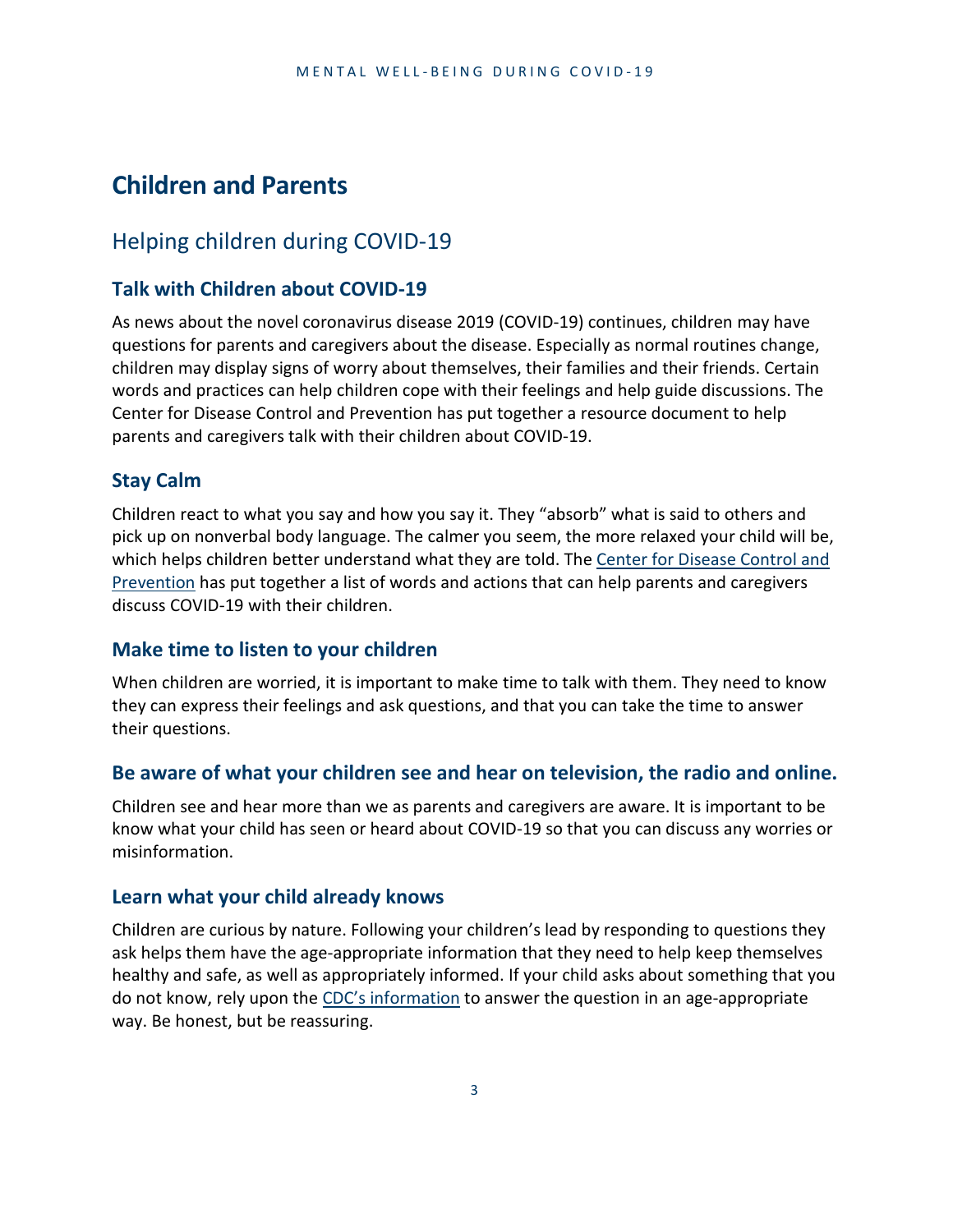## **Tell your children that most kids with COVID-19 do not get very sick, but we can help those who could**

Explain to your child that most people with COVID-19 have cold-like symptoms. Explain that some people, however, can get very sick. Some kids with chronic health conditions and older people are some of these people. Explain that we can all help by washing our hands frequently and staying home right now to help stop the virus from spreading. Letting children know this information can help them feel like they have some control and worry less.

### **Maintain or Implement Routines**

- Maintaining routine is important for children, especially when there is increased uncertainty and stress. As school and home routines are disrupted, children may have trouble regulating their emotions and behaviors. Maintain basic daily routines as you normally would, such as getting ready for the day and bedtime schedules. If you have school-age children, create a basic loose structure for the day and week. Consider the following tips:
	- $\circ$  Have a goal or theme for the week, like a camp!
	- $\circ$  Utilize any educational resources that your school provides for a portion of each day; the amount of time may vary depending on the age of your child.
	- o Spend some time outside each day for exercise and fresh air.
	- o Include time for fun and relaxation too.
- [Survive and thrive with your young children \(Ages 4-10\) at home,](https://medium.com/@zeynep.isik02/survive-and-thrive-with-your-young-children-ages-4-10-at-home-fea2df7c97f7) Dr. Zeynep Isik-Ercan
- New Jersey Association of School Librarians, Tools and Resources for Remote [Instruction](https://wakelet.com/wake/118169c2-0557-47af-bc6b-0ed4dda85ccb)

### **Keep Children Busy**

See these resources for children's activities:

- [Simple Activities for Children and Adolescents-](https://www.nctsn.org/resources/simple-activities-children-and-adolescents) National Child Traumatic Stress Network
- NASA Kids' Club [Downloads,](https://www.nasa.gov/kidsclub/index.html) videos and science related activity ideas for all ages.
- Fun Stuff for Kids Online [Smithsonian-](https://www.si.edu/kids) animal webcams, activity sheets and interactive [games](https://www.si.edu/kids)
- 101 Activities to do with Toddlers & [Preschoolers](https://www.paperpinecone.com/blog/101-activities-do-home-toddlers-preschoolers) at Home, Paper Pinecone
- **EXECTS 15 [Story](https://www.storylineonline.net/) Line, Children's Literacy site, includes videos with individuals reading children's books**
- [Bedtime Math,](http://bedtimemath.org/fun-math-at-home/) Fun at Home